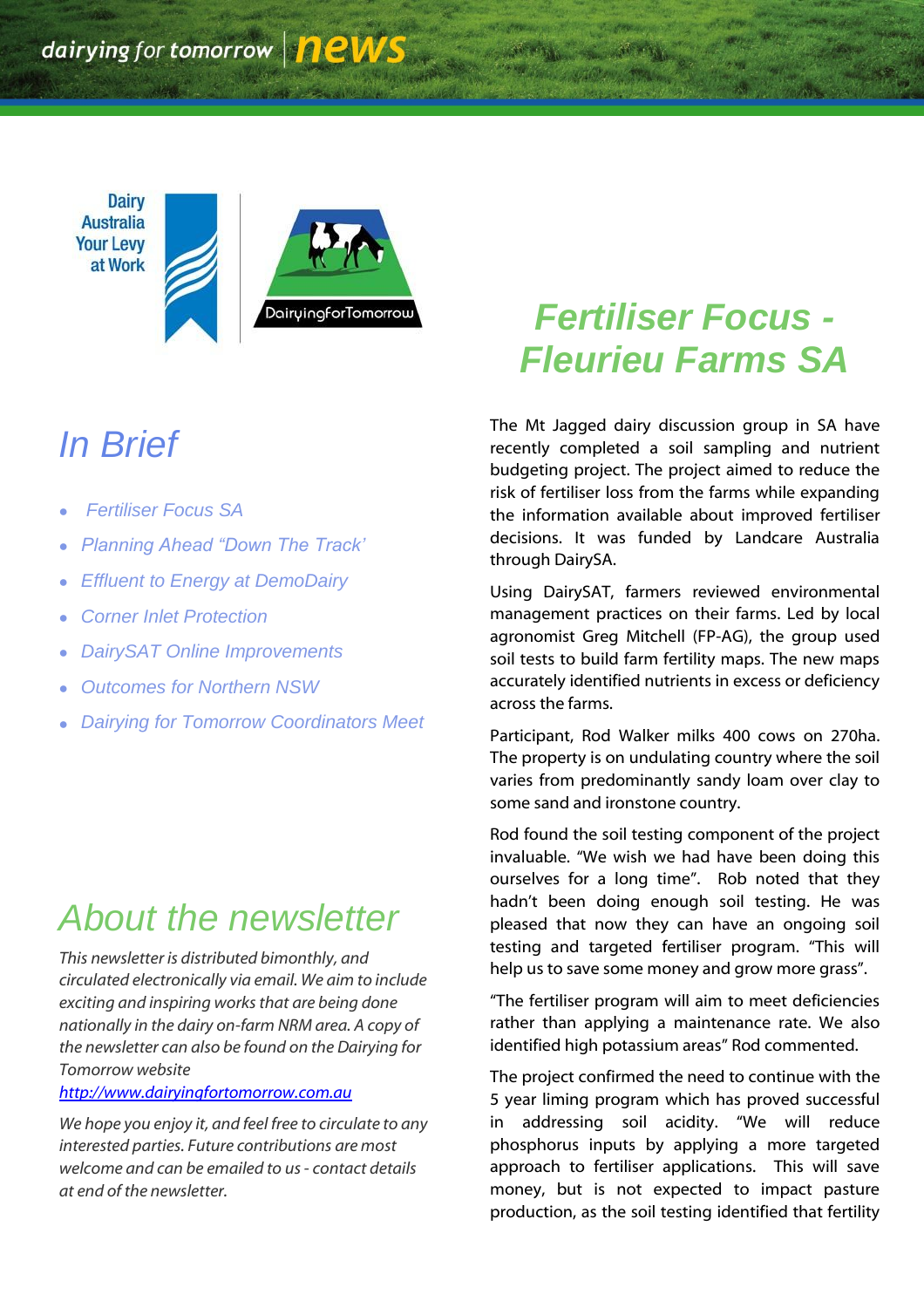in the targeted paddocks is adequate to high" Rod said.

The production and financial opportunities of targeted fertiliser application are obvious to Rod. "We will still be meeting the fertiliser needs but are able to reduce costs by not applying fertiliser where it isn't required. We are able to target the minerals that could be reducing productivity due to deficiencies" he said.

"Without this project and the opportunity to do test soils and see the benefits to our farm we would never have considered that we needed to be doing more. The change will be one we will maintain in the long term, it has proven its value"

Another member of the discussion group, Perrin Hicks is the farm manager for "Goonamurra", near Mt Compass on the Fleurieu Penninsula. The farm calves 480 cows seasonally on approximately 375ha of light sands to low lying swampy clays.

Perrin has been a member of farmer tours, including a tour to New Zealand, where farm nutrient budgeting was a focus. He attended a tour to Queensland where farmers used the farm nutrient loss index (FNLI) to demonstrate best management practices as part of their contribution to the Reef Plan.

Perrin believes that all farmers could be better at nutrient budgeting and was keen to ensure the Mt Jagged discussion group took the opportunity to develop detailed farm nutrient budgets through the project.

"This soil test information means that with guidance from our agronomists we won't make (fertiliser budget) mistakes with the information we now have" said Perrin.

The soil tests revealed a few surprises. Perrin explained "all paddocks tested are strongly acidic and we need to begin a liming program".

Soil tests revealed some low lying flats thought to be nutrient deficient, were adequately fertile but slightly saline. Perrin said "rather than fertilise we will upgrade the drainage and reseed with salt tolerant species".

The nutrient mapping showed potassium and sulphur deficiencies are more widespread than phosphorus. Perrin commented "we will redirect fertiliser use to potassium and sulphur and only maintenance phosphorus."



*ABOVE: Members of the Mt Jagged dairy discussion group discussing fertiliser options with Greg Mitchell from FP-AG*

Perrin explained that due to fertiliser savings more funds will be available to improve the poorer paddocks resulting in whole farm improvement.

Perrin commented that value of using the data in future years saying "now we have taken these soil tests we can benchmark our improvements".

"Farmers are always trying to improve land and soil. These projects help us look at the issues and take steps to sort them out. The soil and land are our assets we must care for our land and water. I would recommend to anyone that soil testing is worthwhile to improve the land."

*For further information please contact Greg Mitchell 0417 814 037 or Monique White DFT coordinator 0400 972 206.*

## *Down The Track – Dairy 2020*

A New Industry Strategy is being developed within the Western Victorian & South East South Australian Dairy Industry.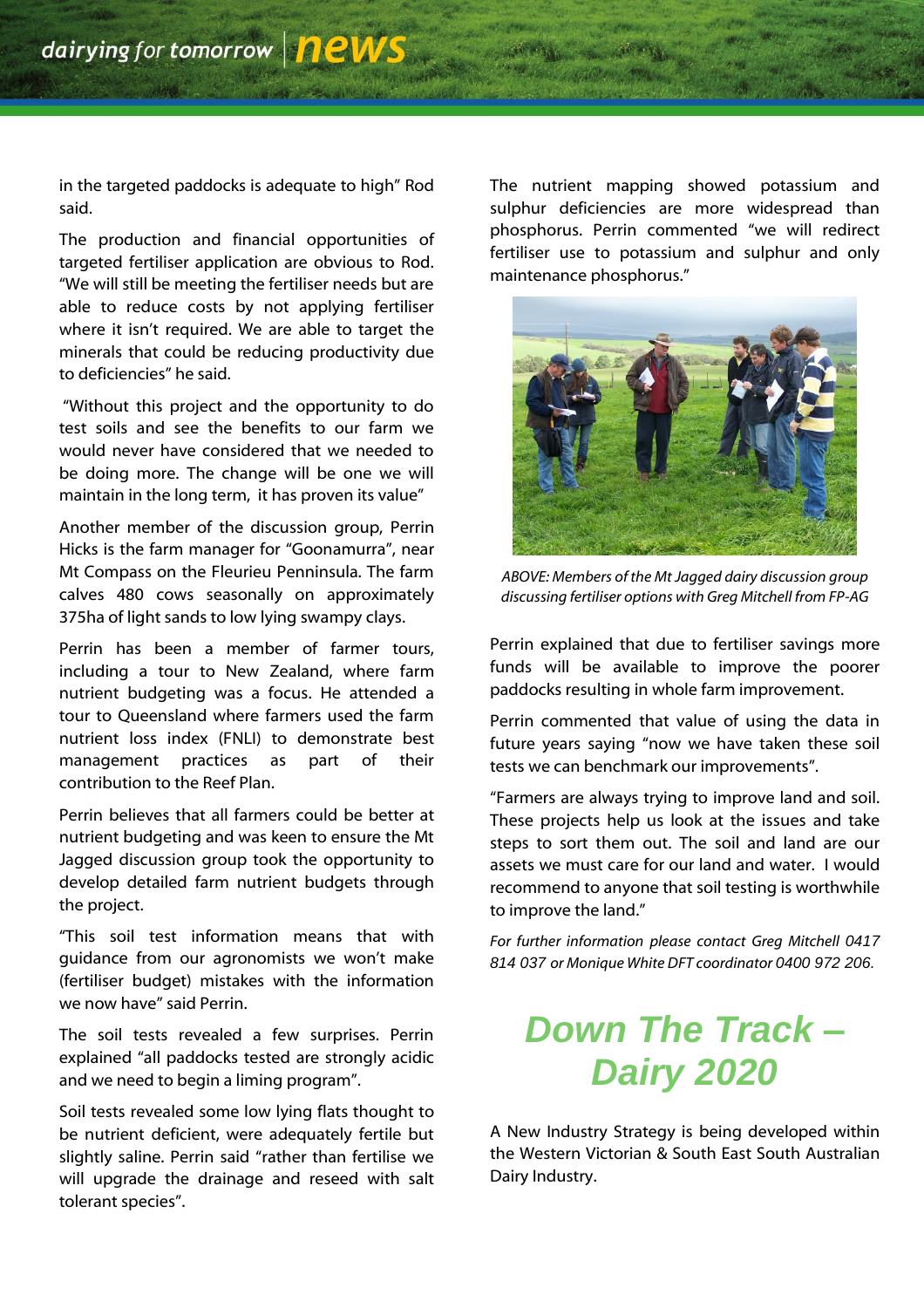The Strategy considers 6 major pillars – Human Resources, Natural Resources, Capital, Markets, Production and Infrastructure.

Two days of workshops were held to develop priority actions which were then further defined by WestVic Dairy Project Team, the Project Management Committee and the Project Steering Committee. Ten Priority Actions have been identified for further development during 2010/11.

The Natural Resource Management workshop had 11 participants of which 3 were local dairy farmers. One of the main actions from the workshop was the development of a NRM Farmer Advisory Group to act as a "trusted" link between NRM government agencies and farmers. This action is being followed up with great interest and support from NRM organisations across the region.



*ABOVE: Ralph Leutton briefing a group of stakeholders about the strategy prior to branching out for workshop activities.*

#### *Effluent to Energy*

In June 2009 a project commenced at DemoDAIRY, Western Victoria, to ascertain if methane emissions from first effluent pond (sludge lagoon) are sufficient to generate energy. The project is funded from the Australian Methane to Markets in Agriculture Program, which is managed by the Rural Industries Research and Development Corporation.



*ABOVE: the cover on the DemoDAIRY sludge pond January 2010*

It is hoped that the project will determine the methane's energy value, its potential for beneficial uses such as electricity generation, heating or refrigeration and it will test if these objectives can be achieved at an affordable price.

DemoDAIRY"s first effluent (sludge) pond has been covered with heavy plastic in order to capture the biogas emissions and determine methane concentration and volume. The biogas is continually flared as it is not being harvested for use at this stage of the monitoring process.

Firstly, a floating cover was trialled. It was pinned only on the western edge of the effluent pond and consisted of weighted pipes to hold down the cover that ballooned up to contain the biogas produced, and a skirt that dropped 500mm down beneath the surface. The cover was fitted in September 2009 and it was found that the design was not suitable for the wet and windy conditions of south western Victoria. To successfully capture the biogas another design was needed.

In October 2009, a second pond cover design was constructed over the pond. This cover is made from 2mm thick HDPE (high density polyethylene) and is dug into the earth around all sides of the pond. The cover captures the biogas and directs it to the flare. The flare is a CF-5 solar spark vent flare constructed for automatic and/or continuous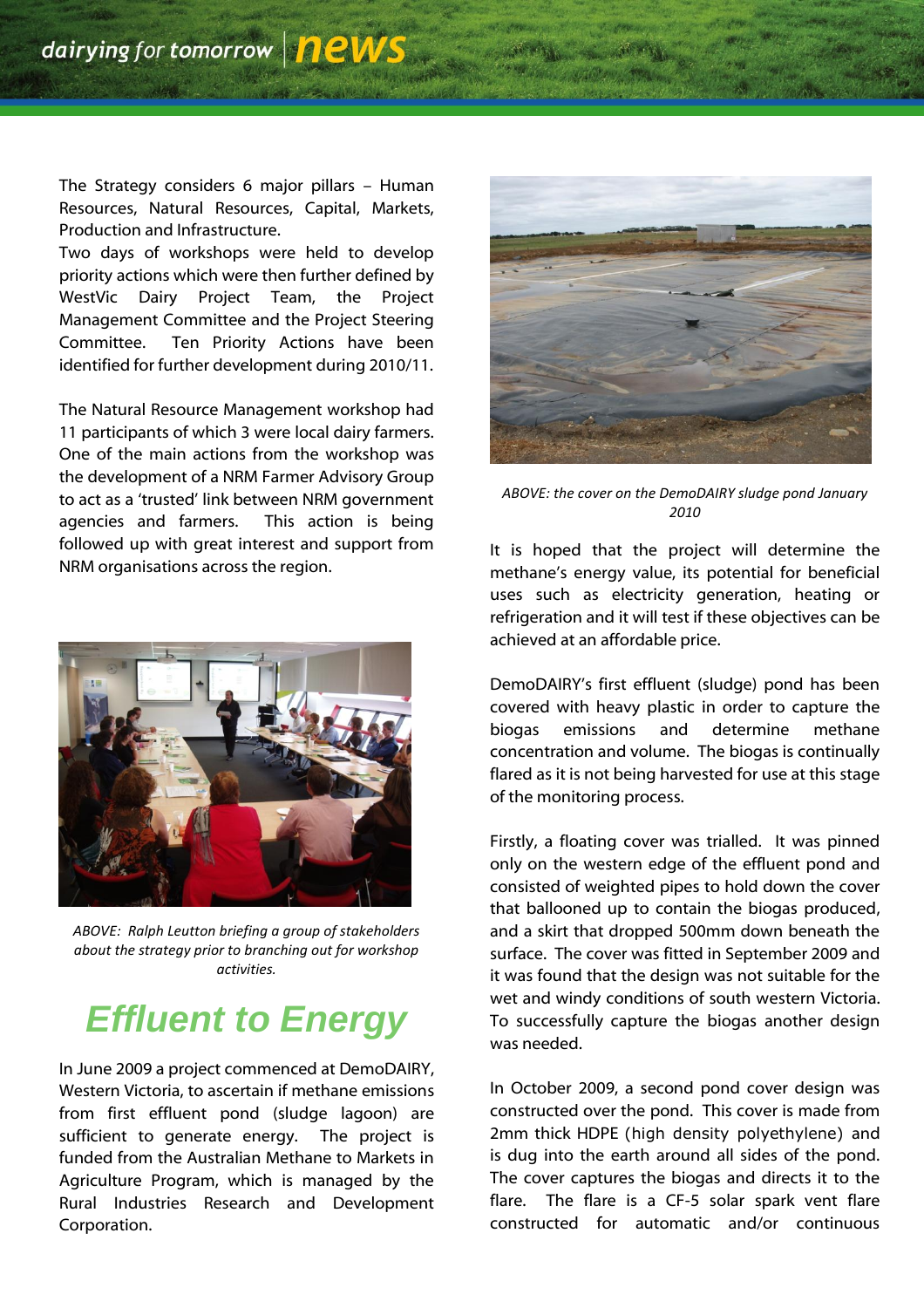ignition. Between the gas extraction point on the cover and the flare, the instrumentation to sample the biogas is housed in a control panel/explosion proof cabinet. The instrumentation takes a sample of biogas passing through to the flare every 10 seconds and analyses the percentage of methane compared to the other biogas produced. At this stage the methane readings are fluctuating between 40% and 45%.

The project shall provide a great case study for other similar sized dairy farms that might be considering undertaking this type of biogas harvesting. DemoDAIRY is trailing the cover to 'iron' out problems prior to the technology being offered to local farmers.

*Further information contact Louise Sheba 0409 505686.*

### *DairySAT Improvements*

Improvements to the online version of DairySAT are coming soon. A new feature to be added is the ability to save your reports onto your computer in a PDF format. The online tool can be found at [www.dairyingfortomorrow.com](http://www.dairyingfortomorrow.com/) under the tools menu.

### *Healthy Farms, Healthy Corner Inlet*

Corner Inlet, a RAMSAR listed wetland in South Gippsland is a spectacular place. Local dairy farm managers are aware that their management practices can impact on the wider catchment and the inlet itself.

Peter Truscott is pleased to see the birdlife increasing as he plants more trees beside the creek which runs through his Yanakie dairy farm and into Corner Inlet.

Lynne Truscott says the mangroves in the Inlet are definitely looking healthier.

The Yanakie couple, who milk 300 cows on 215 hectares have long tried to do their best by the environment, very aware that farming practices on the landholdings that surround it play no small part in the health of Corner Inlet.



*Above: The Truscott"s on their Yanakie farm beside Golden Creek, where they have done some replanting.*

They are delighted to have their longstanding environmental practices recognised by the Department of Primary Industries (DPI) and the West Gippsland Catchment Management Authority (WGCMA) and assistance provided so that they can continue to follow best practice principles in the management of their farm and its environment.

The Truscott"s are part of the Corner Inlet Connections Project. The aim of this project is to reduce the flow of nutrients and sediments into Corner Inlet and so improve the health of the inlet, particularly its seagrass meadows, so sensitive to the quantities of nutrients in the water.

In recent months, the DPI and WGCMA have been working specifically with landholders such as the Truscott's, focusing on fencing of creeks, and the development of effluent, nutrient and fertiliser management plans.

The Truscott's frequently refer to DairySAT which they have found to be a useful guide for best practice in everything from effluent management to native vegetation and waterways, but are pleased to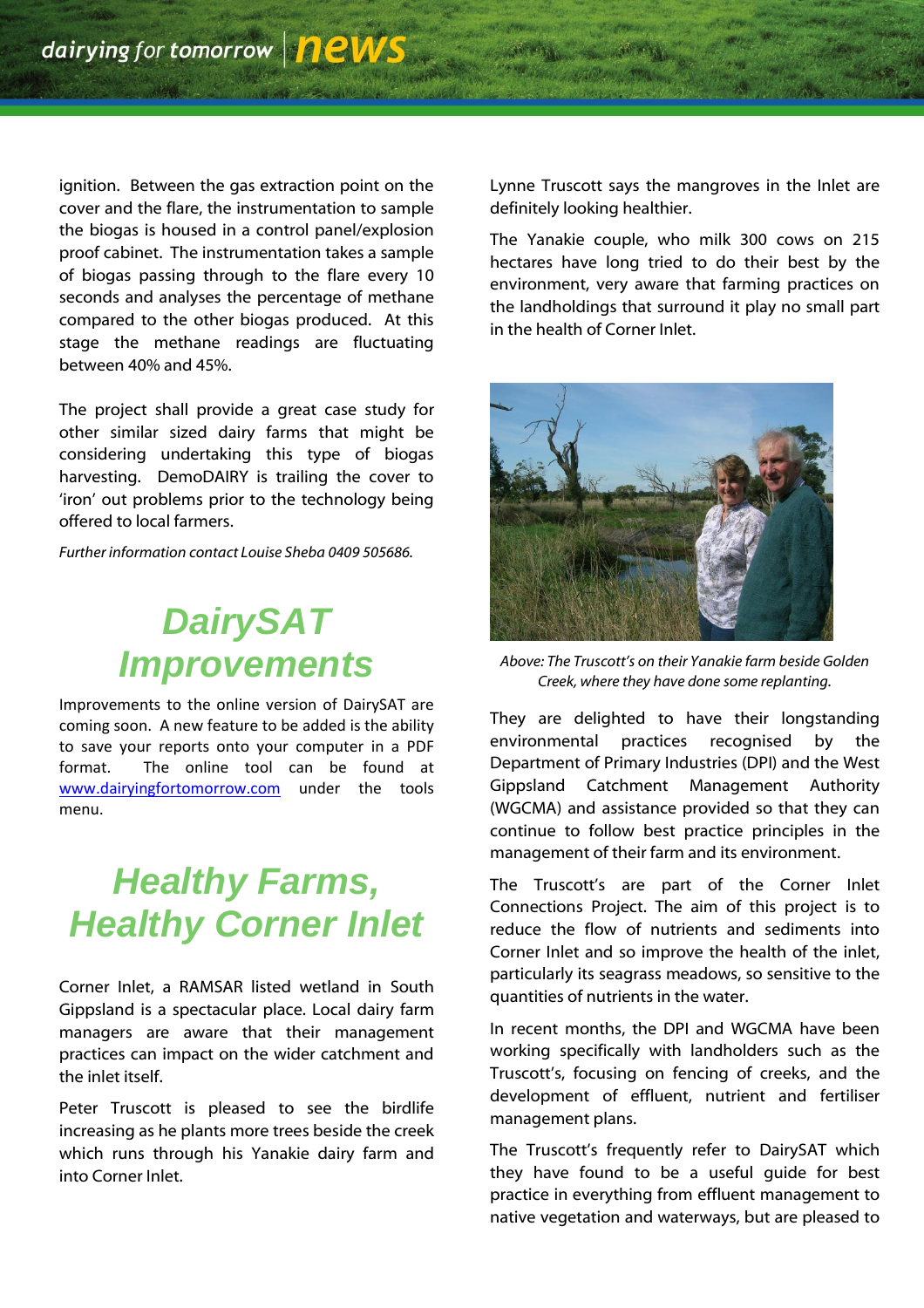note that many of its recommendations they have adopted already.

In further measures to improve the health of local streams and Corner Inlet, West Gippsland Catchment Management Authority has been working with farmers on revegetating and fencing off riparian zones.

Up in the Strzelecki Ranges, at the headwaters of the Jack and Albert Rivers, members of the Yarram Yarram Landcare Network have been working on the Corner Inlet Connections Project, too. The measures they take to protect their waterways will have an effect much further down where those creeks meet the sea. Landholders have been busy spraying blackberries, fencing off remnant vegetation and planting native trees.

At Binginwarri, Trent and Belinda Crawford are focused on the removal of blackberries within the head waters of The Albert River. "Belinda grew up on this farm and remembers swimming in the creek as a child" said Trent. "The farm was leased out for 20 years and unfortunately the weeds had a chance to get hold, before we sprayed we could not even get to the water because of the blackberries. It had become a pretty ugly creek" said Trent. "This project is a great opportunity to remove the weeds and give us a chance to manage things from here" he added.



*Above: Trent Crawford inspects the results of some of the recent work to remove blackberries from the headwaters of the Albert River catchment. Long term benefits of this work will result in less sediment run off into Corner Inlet.*

The adjoining dairy farmers have also been involved in the project which is funded through WGCMA from funds obtained from the Federal Government's Caring for Our Country program.

Paul Martin, Coordinator of The Yarram Yarram Landcare Network said "We have three Landcare groups working together here for some positive outcomes for the Corner Inlet & Nooramunga catchment. It has been a great effort and will result in some long lasting outcomes within the catchment."

As Trent & Belinda look forward to their second season on the 150 acre farm, their future plans include fencing out Billy Creek, removing the willows and re-establishing native vegetation along its banks. There are plans to link the two creek plantings with a shelter belt of trees & shrubs allowing wind protection from the westerlies in the winter and shade and shelter for the cows and pastures in the warmer months.

*Contributed by Gillian Hayman DfT Coordinator and Wendy Williamson, Foster Mirror newspaper.*

#### *Outcomes for Northern NSW*

Over the past 3 years, the Northern Rivers Catchment Management Authority (NRCMA) in partnership with the Dairy Industry, has run a *"Dairy NRM Works for Healthy Soils, Rivers and Catchments"* project. The project was funded through the Australian Government's Natural Heritage Trust and Caring for our Country Programs. Project objectives included; increasing landholder knowledge and skills in natural resource management; changing landholder's on ground management practices and increasing the capacity of farmers to implement on ground works which would result in improved natural resource management.

The results of a recent survey confirm that these things were achieved, demonstrating a clear increase in the extent of NRM (natural resource